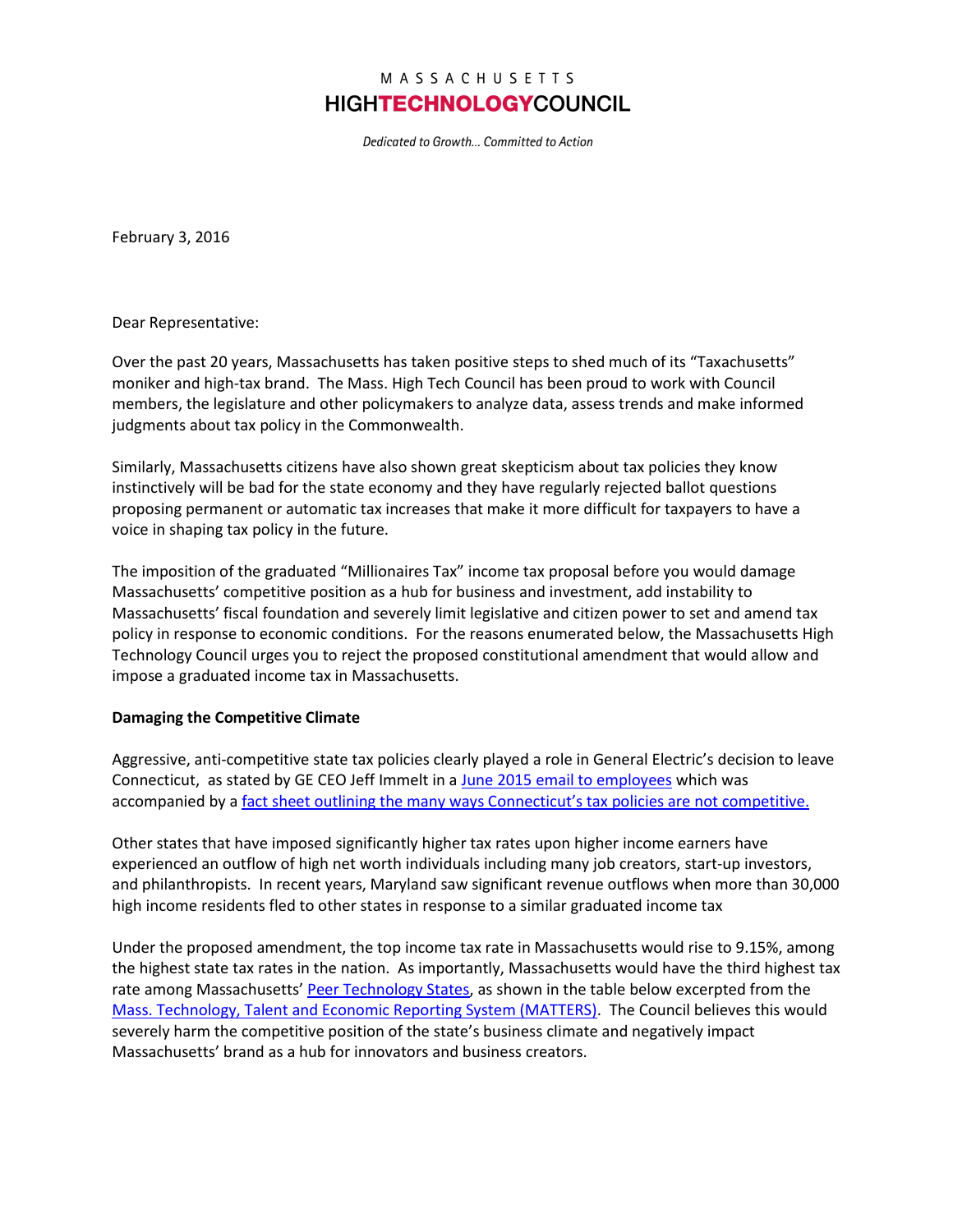| <b>State</b>         | <b>Personal Income Tax: Top Rate</b> |
|----------------------|--------------------------------------|
| California           | 12.30%                               |
| Minnesota            | 9.85%                                |
| <b>Massachusetts</b> | 9.15%                                |
| New Jersey           | 8.97%                                |
| <b>New York</b>      | 8.82%                                |
| Connecticut          | 6.70%                                |
| Maryland             | 5.75%                                |
| Virginia             | 5.75%                                |
| Ohio                 | 5.33%                                |
| Utah                 | 5.00%                                |
| Colorado             | 4.63%                                |
| <b>Illinois</b>      | 3.75%                                |
| Pennsylvania         | 3.07%                                |
| Texas                | 0.00%                                |
| Washington           | 0.00%                                |

It is critical to our collective economic success that we reject anticompetitive tax policies that would damage Massachusetts' ability to retain growing employers and attract large job creators like GE to Massachusetts.

## **Enabling Unchecked State Spending and Undermining Fiscal Discipline**

The proposed income tax increase under consideration today would give pro-spending advocates a "blank check" for even more additional state spending of any kind. Proponents misleadingly assert that all new revenues from the tax increase will be dedicated to educational and transportation purposes. These "dedicated purpose" assertions are nothing less than a complete fiction. The Massachusetts Constitution prohibits the use of a ballot question to earmark funds for specific spending. Thus, if the proposed constitutional amendment receives final approval to appear before voters, then by definition the revenues will be available to be spent for any purpose whatsoever. A recent poll indicates that when voters are aware that graduated tax revenues cannot be dedicated for specific purposes and must be included in the general fund, only 24% support the proposal.

These voters know that the biggest impediment to fiscal health and stability of the Commonwealth is not a lack of revenue, but an insatiable demand for spending. Massachusetts currently maintains one of the highest levels of state spending in the nation, higher than 41 other states on a per capita basis and 52% above the national average according to the Kaiser Foundation. In recent years, state spending in Massachusetts has increased by as much as 8% per year, a rate that is simply unsustainable under any reasonable tax structure. The key to establishing and sustaining Massachusetts' long term fiscal stability